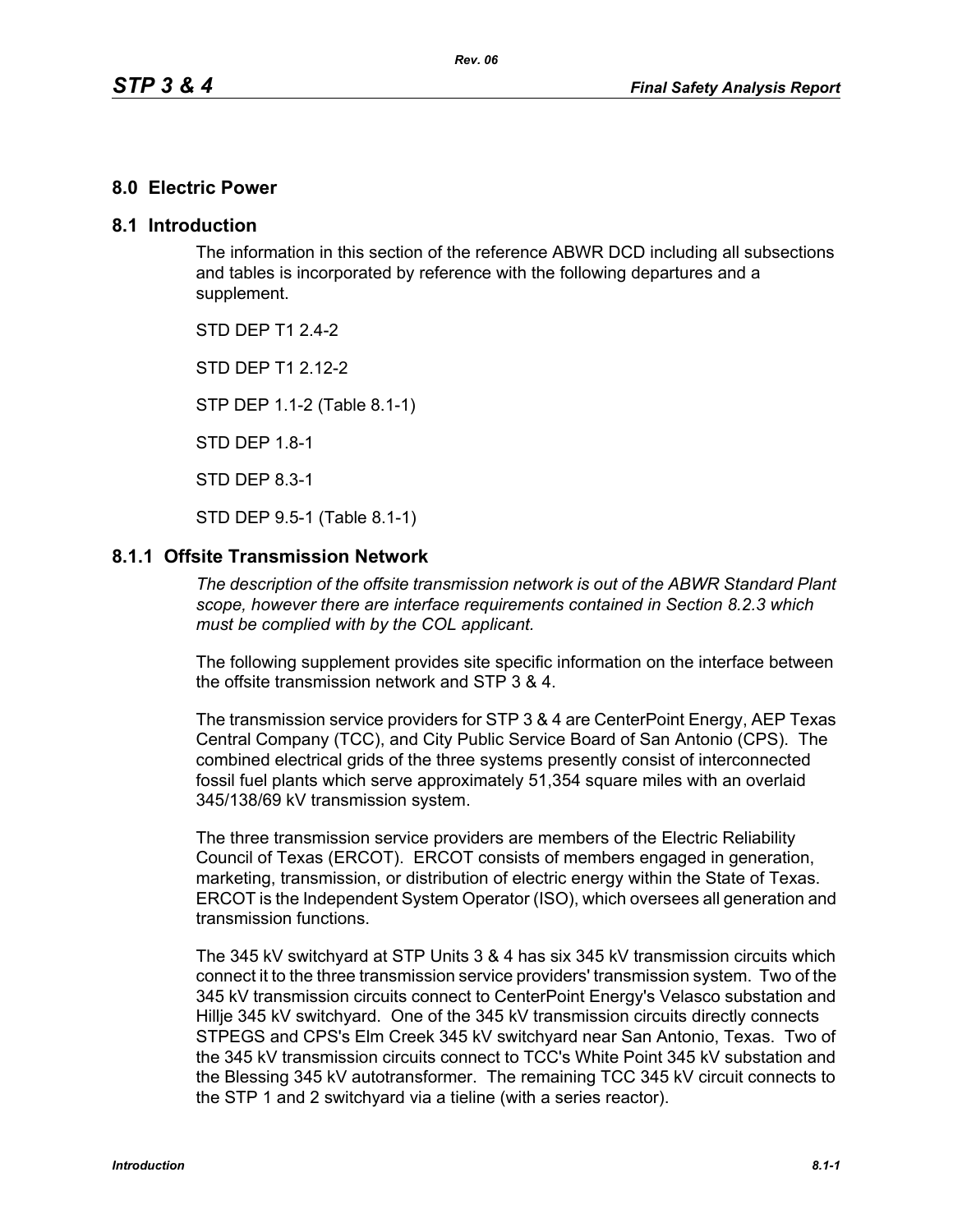# **8.1.2 Electric Power Distribution System**

### **8.1.2.0 Definitions**

STD DEP 1.8-1

*Safety-related—Any Class 1E power or protection system device included in the scope of IEEE-*279 603 *or IEEE-308. (This term is explicitly defined in IEEE-100, though not in IEEE-308.) Note that "safety-related" includes both electrical and nonelectrical equipment, whereas "Class 1E" pertains only to electrical equipment (i.e., any equipment which has an electrical interface).*

## **8.1.2.1 Description of Offsite Electrical Power System**

STD DEP 8.3-1

*The scope of the offsite electrical power system includes the entire offsite transmission network and the transmission lines coming into the switchyards to the termination of the bus duct and power cables at the input terminals of the circuit breakers for the 6.9 kV* medium voltage *switchgear. The COL applicant has design responsibility for portions of the offsite power system. The scope split is as defined in the detailed description of the offsite power system in Subsection 8.2.1.1.*

*The 1500 MVA main power transformer is a bank of three single phase transformers. One single phase installed spare transformer is provided.*

*One, three-winding 37.5 MV ·A unit reserve auxiliary transformer (RAT) provides power via one secondary winding for the Class 1E buses as an alternate to the "Normal Preferred" power. The other secondary winding supplies reserve power to the non-Class 1E buses. This is truly a reserve transformer because unit startup is accomplished from the normal preferred power, which is backfed from the offsite transmission network over the main power circuit to the unit auxiliary transformers. The two low voltage windings of the reserve transformer are rated 18.75 MV-A each.*

There are two (2) three winding reserve auxiliary transformers (RATs), each with one 13.8 kV and one 4.16 kV secondary winding that provide alternate preferred power to connected loads.

*A 9mW* minimum of 20 MW *combustion turbine generator is provided as an alternate AC power source. The unit is capable of providing power to non-Class 1E plant investment protection buses and Class 1E buses. The combustion turbine generator is non-safety-related.*

# **8.1.2.2 Description of Onsite AC Power Distribution System**

STD DEP 8.3-1

*Three non-Class 1E buses and one Class 1E division receive power from the single unit auxiliary transformer assigned to each load group. Load groups A, B and C line up with Divisions I, II and III, respectively. One winding of the reserve auxiliary transformer may be utilized to supply reserve power to the non-Class 1E buses either directly or*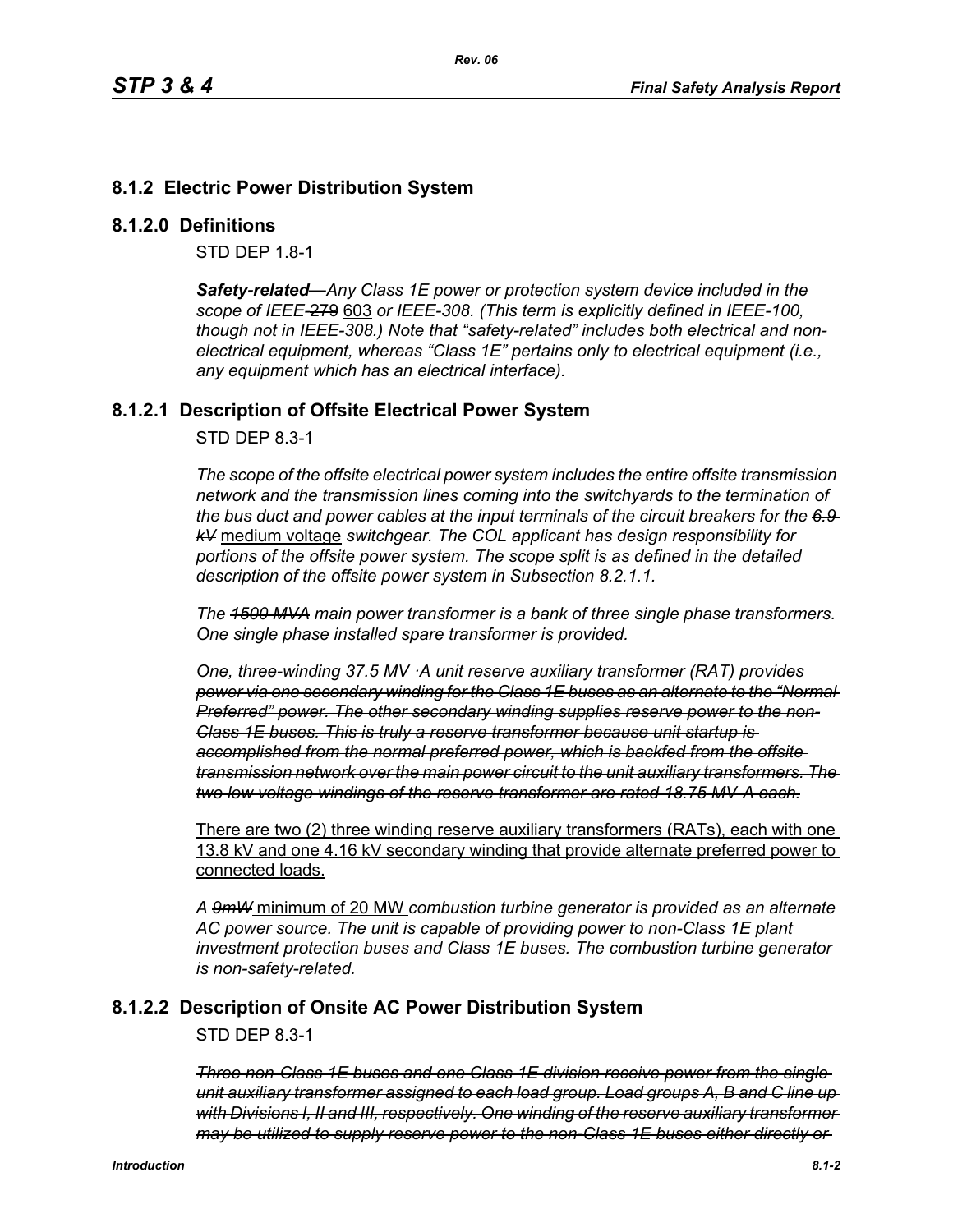*indirectly through bus tie breakers. The three Class 1E buses may be supplied power from the other winding of the reserve auxiliary transformer.*

Unit auxiliary transformers (UATs) A & B each provide power to three non-Class 1E buses and one Class 1E bus. UAT C provides power to one non-Class 1E bus and one Class 1E bus. The 13.8 kV reserve auxiliary transformer (RAT) windings can be used to supply reserve power to non-Class 1E power generation buses. The 4.16 kV RAT windings can be used to supply reserve power to the plant investment protection (PIP) buses and also to the three (3) Class 1E buses.

*In general, motors larger than 300 kW are supplied from the 6.9 kV* medium voltage *metal-clad (M/C) bus. Motors 300 kW or smaller but larger than 100 kW are supplied power from 480V power center (P/C) switchgear. Motors 100 kW or smaller are supplied power from 480V motor control centers (MCC). The 6.9 kV* medium voltage *and 480V single line diagrams are shown in Figure 8.3-1.*

*During normal plant operation all of the non-Class 1E buses and two of the Class 1E*  buses are supplied with power from the main turbine generator through the unit *auxiliary transformers. The remaining Class 1E bus is supplied from the* a *reserve auxiliary transformer* (RAT)*. This division is immediately available, without a bus transfer, if the normal preferred power is lost to the other two divisions.*

*The Division I, II, and III standby AC power supplies consist of an independent 6.9* 4.16 *kV Class 1E diesel generator (D/G), one for each division. Each D/G may be connected to its respective 6.9* 4.16 *kV Class 1E switchgear bus through a circuit breaker located in the switchgear.*

*The plant 480 VAC power system distributes sufficient power for normal auxiliary and Class 1E 480 volt plant loads. All Class 1E elements of the 480V power distribution system are supplied via the 6.9* 4.16 *kV Class 1E switchgear and, therefore, are capable of being fed by the normal preferred, alternate preferred, standby diesel generator, or combustion turbine generator power supplies.*

STD DEP T1 2.12-2

*The Class 1E 120 VAC instrument power system, Figure 8.3-2, provides for Class 1E plant controls and instrumentation. The system is separated into Divisions I, II, and III,* and IV *with distribution panels and local control panels fed from their respective divisional sources*, except Division IV is fed from the Division II source.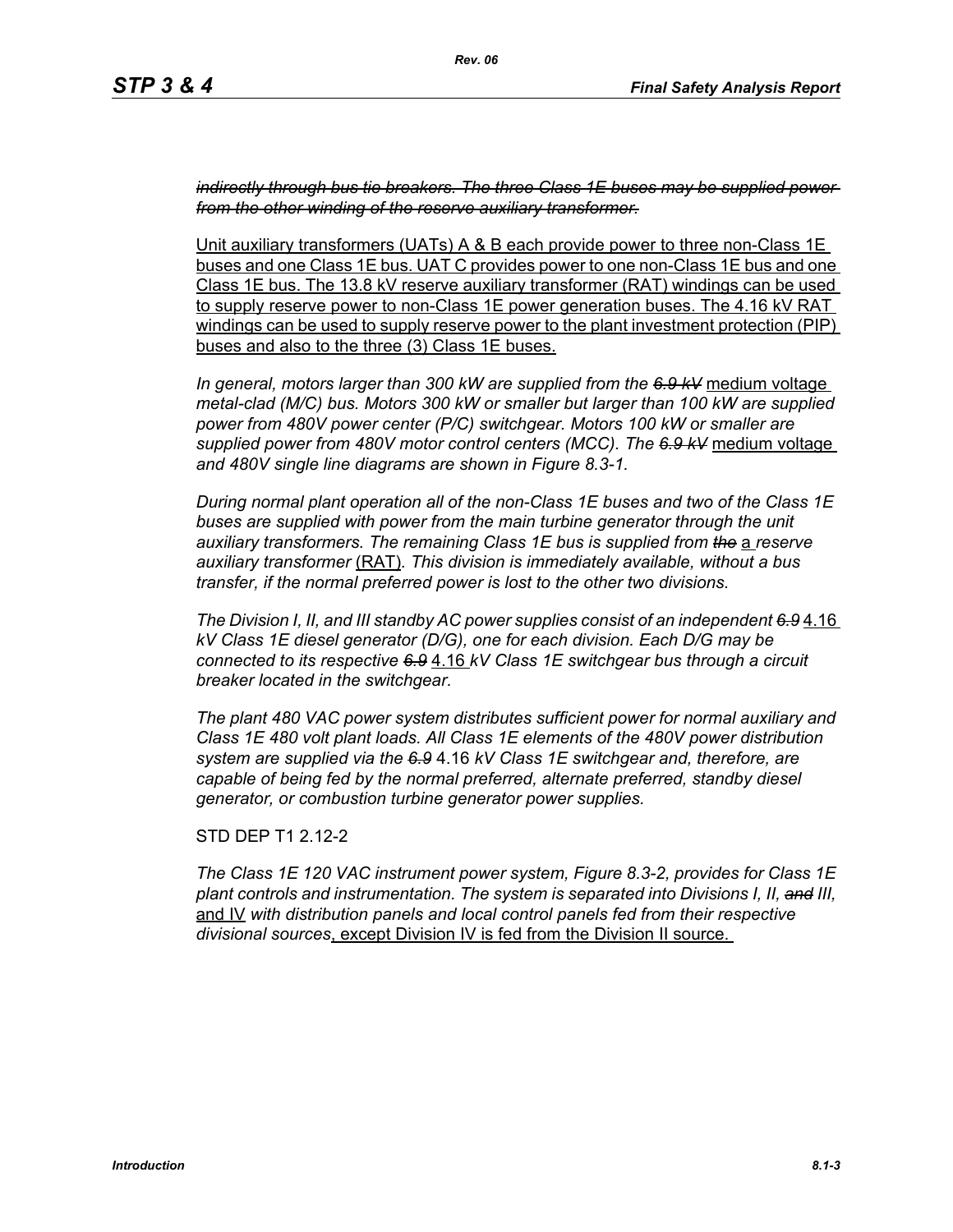# **8.1.2.3 Safety Loads**

STD DEP 8.3-1

*The safety loads utilize various Class 1E AC and/or DC sources for instrumentation and motive or control power or both for all systems required for safety. Combinations of power sources may be involved in performing a single safety function. For example, low voltage DC power in the control logic may provide an actuation signal to control a 6.9* 4.16 *kV circuit breaker to drive a large AC-powered pump motor. The systems required for safety are listed below:*

- *(3) ESF Support Systems*
	- *(d) Not Used* Reactor Service Water System (RSW)
	- (i) Leak Detection and Isolation System (LDS)

## **8.1.3.1.1.1 Onsite Power Systems - General**

STD DEP 8.3-1

*The unit's total Class 1E power load is divided into three divisions. Each division is fed by an independent 6.9* 4.16 *kV Class 1E bus, and each division has access to one onsite and two offsite power sources. An additional power source is provided by the combustion turbine generator (CTG). A description of the CTG is provided in Subsection 9.5.11.*

*Divisions I, II, and III standby AC power supplies have sufficient capacity to provide power to all their respective loads. Loss of the preferred power supply, as detected by 6.9* 4.16 *kV Class 1E bus under-voltage relays, will cause the standby power supplies to start and connect automatically, in sufficient time to safely shut down the reactor or limit the consequences of a design basis accident (DBA) to acceptable limits and maintain the reactor in a safe condition.*

### STD DEP T1 2.4-2

*The Class 1E 6.9* 4.16 *kV Divisions I, II, and III switchgear buses, and associated 6.9* 4.16*kV diesel generators,* the safety-related 13.8 kV breakers (to trip condensate pumps in case of feedwater pipe break), *480 VAC distribution systems, and Divisions I, II, III and IV, 120 VAC and 125 VDC power and control systems conform to Seismic Category I requirements. This equipment is housed in Seismic Category I structures except for some control sensors associated with the Reactor Protection System [Subsection 9A.5.5.1], and the Leak Detection System [Subsection 9A.5.5.7]*, and the safety-related 13.8 kV breakers (Subsection 8.3.1.1.1)*. Seismic Qualification is in accordance with IEEE-344 (Section 3.10).*

# **8.1.3.1.2.1 General Design Criteria**

STP DEP 1.1-2

*(3) GDC 5 - Sharing of Structures, Systems and Components*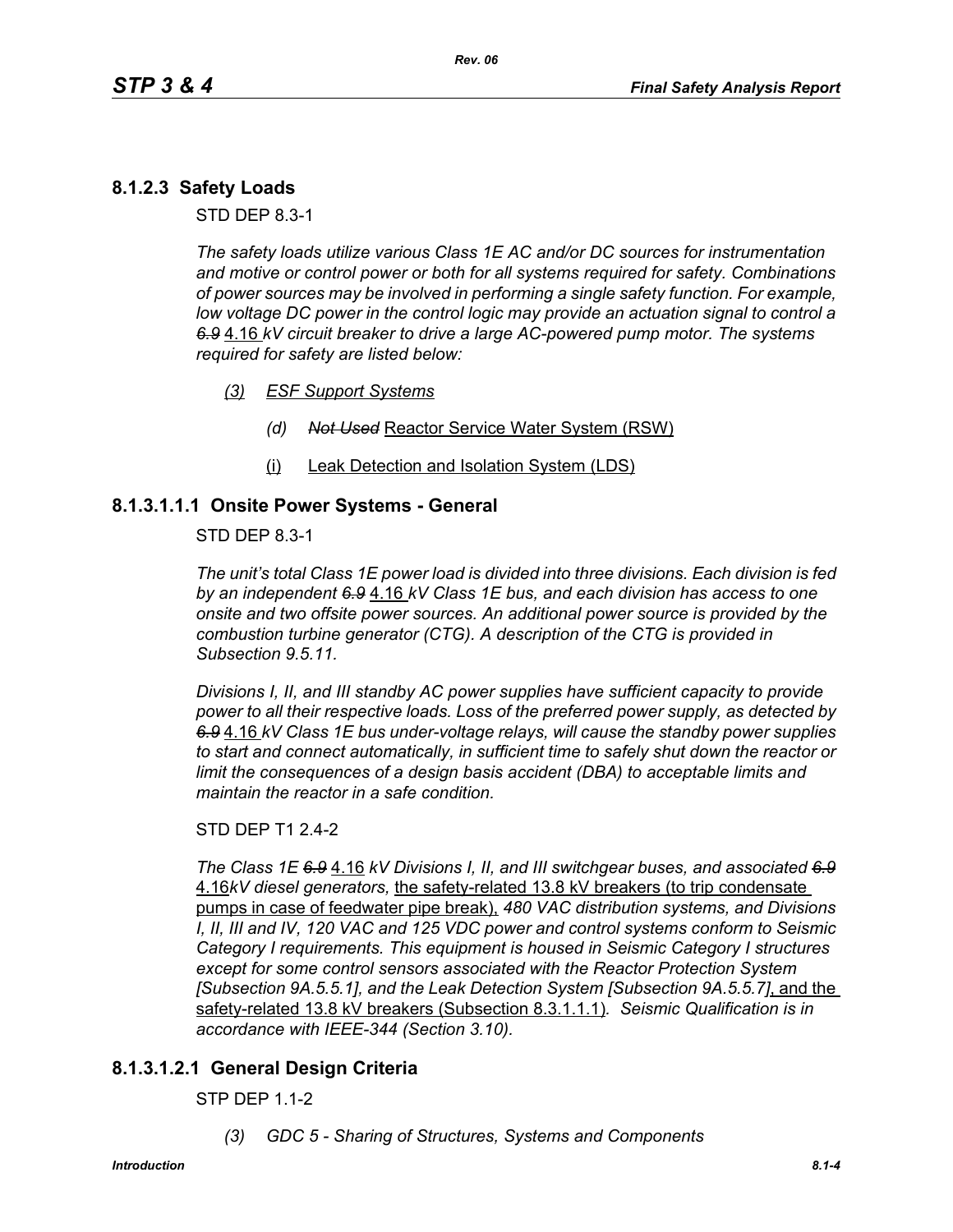*The ABWR is a single-unit plant design. Therefore this GDC is not applicable.* STP 3 & 4 is a dual-unit station. Units 3 & 4 do not share AC or DC onsite emergency and shutdown electric systems. The onsite electric power systems are independent, separate, and designed with the capability of supplying minimum Engineered Safety Feature loads and loads required for attaining a safe and orderly cold shutdown of each unit, assuming a single failure and loss of offsite power.

# **8.1.3.1.2.2 NRC Regulatory Guides**

STP DEP 1.1-2

STD DEP 9.5-1

*(7)* RG 1.81 - Shared Emergency and Shutdown Electric Systems for Multi-Unit Nuclear Power Plants

*The ABWR is designed as a single-unit plant. Therefore, this Regulatory Guide is not applicable.* STP 3 & 4 is a dual-unit station. Units 3 & 4 do not share AC or DC onsite emergency and shutdown electric systems. The onsite electric power systems are independent, separate, and designed with the capability of supplying minimum Engineered Safety Feature loads and loads required for attaining a safe and orderly cold shutdown of each unit, assuming a single failure and loss of offsite power.

*(9) RC 1.108 Periodic Testing of Diesel Generator Units Used as Onsite Electric Power Systems at Nuclear Power Plants* Not Used

# **8.1.4 COL License Information**

### **8.1.4.1 Diesel Generator Reliability**

The following standard supplement addresses COL License Information Item 8.1.

Procedure(s) to monitor onsite emergency diesel generator performance in accordance with the recommendations of NUREG/CR-0660 "Enhancement of On-site Emergency Diesel Generator Reliability," will be developed before fuel load to obtain improved performance and better reliability from the standby emergency diesel generators. Training will also be developed for maintenance personnel and other appropriate plant personnel in the proper operation and maintenance of the standby emergency diesel generators. These procedures will be developed consistent with the plant operating procedure development plan in Section 13.5. (COM 8.1-1)